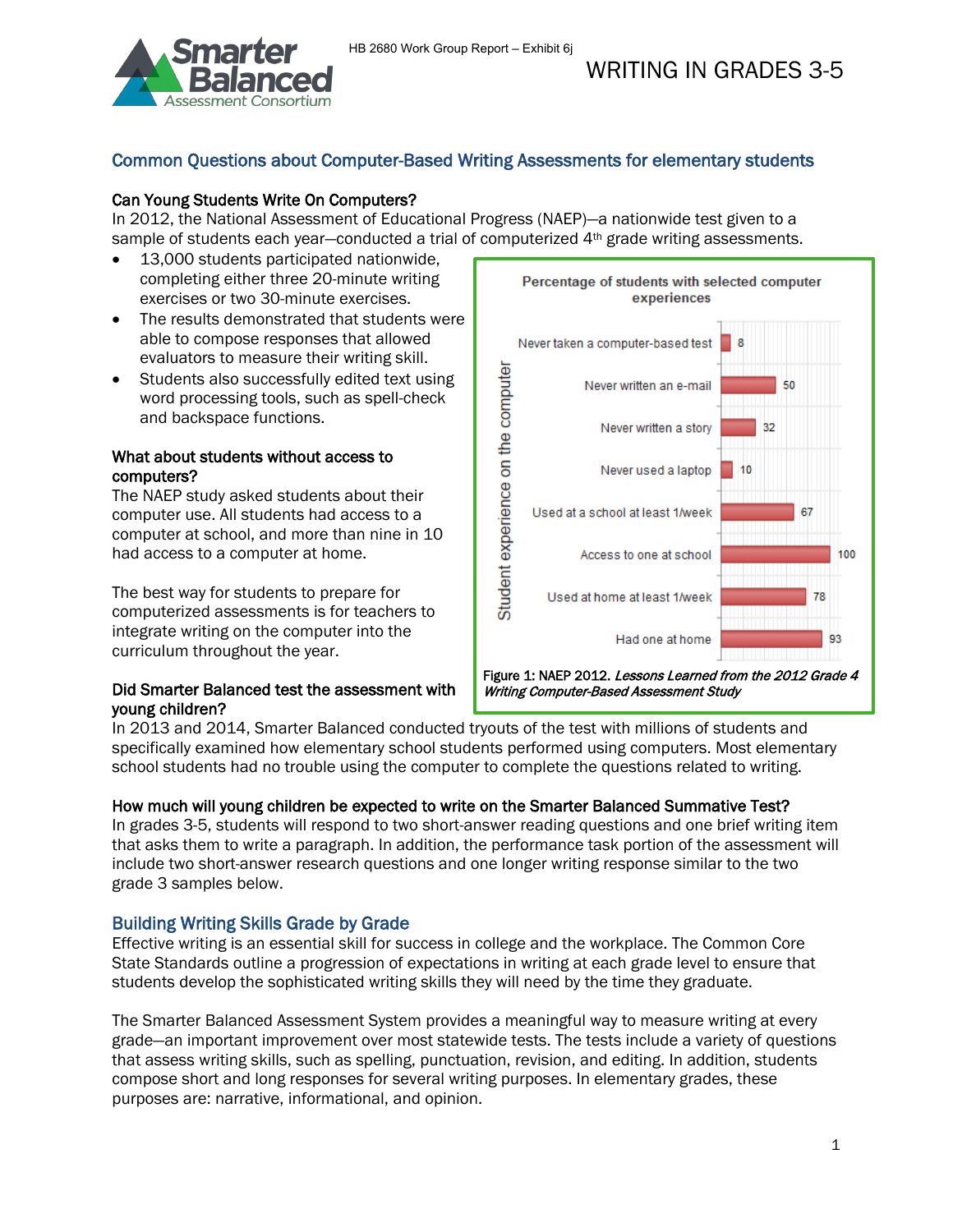

The Smarter Balanced assessments are administered online. Students type their responses on a keyboard and have access to editing tools that allow them to revise their work. Because the test is untimed, students can work at their own pace.

The shift to online assessments brings many benefits, but as with any test, it is critical that young students also have the support they need to succeed. To help students prepare, schools are incorporating computers into classroom instruction in the elementary grades to allow students to gain familiarity with technology and develop keyboarding skills. Smarter Balanced has also made Practice and Training Tests available online to help students prepare for the new assessments.

## Appropriate Expectations for Writing

The Common Core emphasizes the importance of developing writing skills in the elementary grades. In addition, the standards call for students to use computers to compose and publish writing—a minimum of two pages in a single sitting by 5th grade. Teachers are focusing on writing skills throughout the year so that students can be prepared for the demands of middle and high school.

### Figure 2: Grade-by-Grade Progression of Common Core State Standards for the Production and Distribution of Writing

#### Grade 3:

- •With guidance and support from adults, produce writing in which the development and organization are appropriate to task and purpose.
- •With guidance and support from peers and adults, develop and strengthen writing as needed by planning, revising, and editing.
- •With guidance and support from adults, use technology to produce and publish writing (using keyboarding skills) as well as to interact and collaborate with others. (CCSS.ELA-Literacy.W.3.4-3.6)

#### Grade 4:

- •Produce clear and coherent writing in which the development and organization are appropriate to task, purpose, and audience.
- •With guidance and support from peers and adults, develop and strengthen writing as needed by planning, revising, and editing.
- •With some guidance and support from adults, use technology, including the Internet, to produce and publish writing as well as to interact and collaborate with others; demonstrate sufficient command of keyboarding skills to type a minimum of one page in a single sitting. (CCSS.ELA-Literacy.W.4.4-4.6)

#### Grade 5:

- •Produce clear and coherent writing in which the development and organization are appropriate to task, purpose, and audience.
- •With guidance and support from peers and adults, develop and strengthen writing as needed by planning, revising, editing, rewriting, or trying a new approach.
- •With some guidance and support from adults, use technology, including the Internet, to produce and publish writing as well as to interact and collaborate with others; demonstrate sufficient command of keyboarding skills to type a minimum of two pages in a single sitting. (CCSS.ELA-Literacy.W.5.4-5.6)

### Helping Students Prepare

Online Practice and Training Tests allow students to gain familiarity with the types of questions and the test interface. Students can practice navigating test questions, responding to writing prompts, and using features like spell check. The tests are designed with the same features included in the year-end assessment, including all embedded universal tools, designated supports, and accommodations. These tests are available online at any time: [http://www.smarterbalanced.org/practice-test/.](http://www.smarterbalanced.org/practice-test/)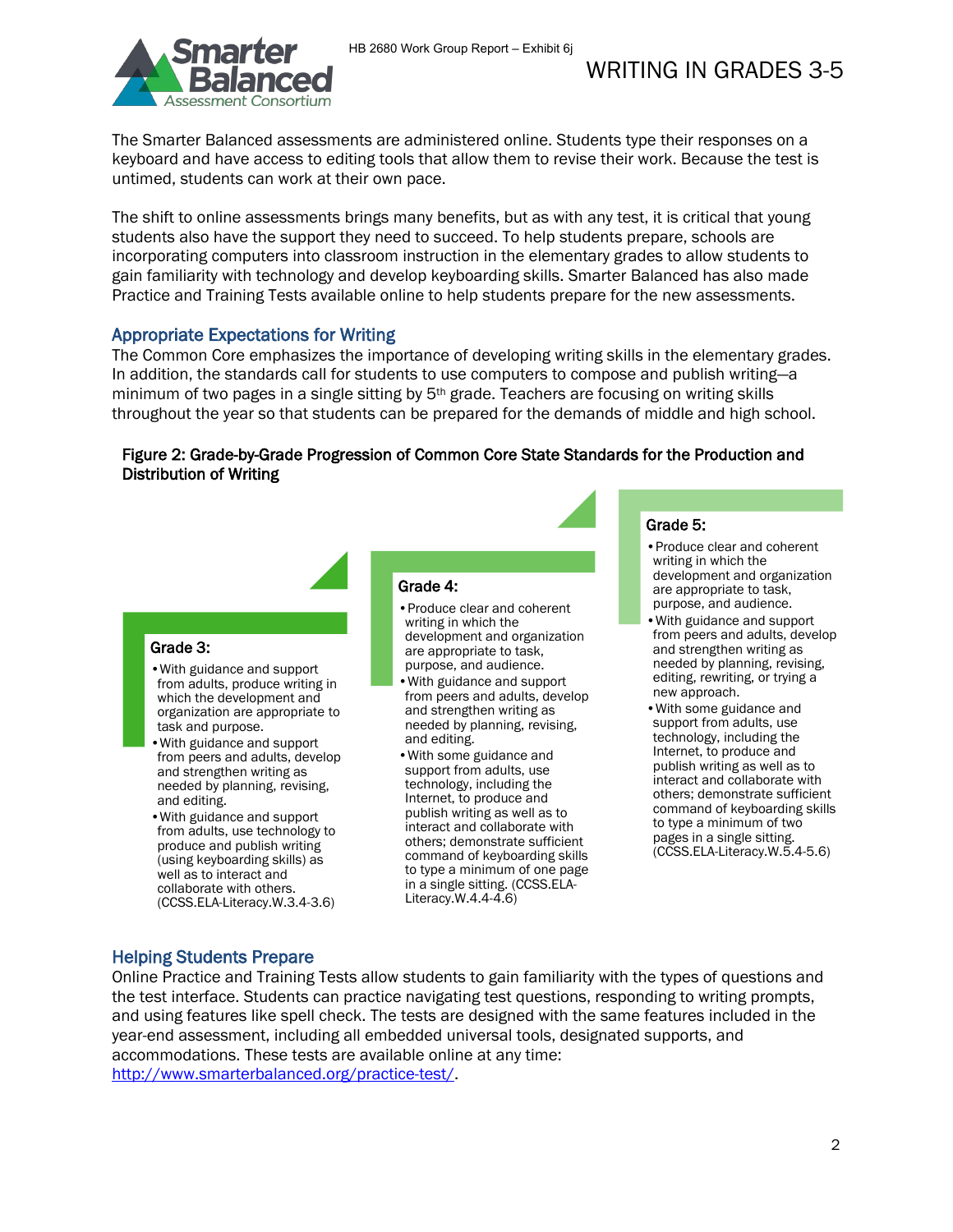# Scoring Student Writing on the Performance Task

Writing on the Smarter Balanced assessments will be scored in much the same way as traditional paper-and-pencil assessments. Trained scorers read every response and assign a score in each of three categories:

- 1. Organization/purpose of the writing;
- 2. Evidence/elaboration (use of evidence, details and development); and
- 3. Adherence to correct conventions (spelling, capitalization, punctuation, etc.).

Readers evaluate student responses for the quality of writing—not the quantity. Students may demonstrate their skills in a relatively short response. Figure 3 shows a 3rd grade response that received three of four potential points for organization.

### Figure 3: Grade 3, Narrative – Scored Only for Organization and Purpose, Sample 3-Point Baseline Anchor Response

| <b>Response</b> | Once there was a boy named Chris he and his family decided to take a<br>long trip on the Mayflower. It was not an easy ride on the Mayflower<br>they packed and packed their supplies and finally they arrived on the<br>Mayflower. There were big storms and most of the food went bad or<br>moldy. Life wasn't even close to easy on the Mayflower, but the<br>Pilgrims' and Chrises family put seasoning on their food to make it<br>taste better. There wasn't very much space with the food, the<br>families, and the clothes most people thought the Mayflower was a big<br>ship, not when it was full like this. Anyway they sailed and sailed and<br>so on they sailed it has only been one month, and the weather has not<br>been fabulous at all, and it needed to be so they could cook or roast<br>their food. On rough days' like these some food will have to be eaten<br>cold. |
|-----------------|-----------------------------------------------------------------------------------------------------------------------------------------------------------------------------------------------------------------------------------------------------------------------------------------------------------------------------------------------------------------------------------------------------------------------------------------------------------------------------------------------------------------------------------------------------------------------------------------------------------------------------------------------------------------------------------------------------------------------------------------------------------------------------------------------------------------------------------------------------------------------------------------------|
|-----------------|-----------------------------------------------------------------------------------------------------------------------------------------------------------------------------------------------------------------------------------------------------------------------------------------------------------------------------------------------------------------------------------------------------------------------------------------------------------------------------------------------------------------------------------------------------------------------------------------------------------------------------------------------------------------------------------------------------------------------------------------------------------------------------------------------------------------------------------------------------------------------------------------------|

**SCORE POINT** 



The organization of the narrative is adequately sustained, with a maintained focus. There is an evident plot about a family's trip on the Mayflower, and the setting (onboard the Mayflower) and characters (Chris and his family) are adequately maintained. There is adequate use of a variety of transitional strategies to clarify relationships between ideas (finally they arrived on the Mayflower...Life wasn't even close to easy on the Mayflower, but the Pilgrims' and Chrises family put seasoning on their food to make it taste better) and an adequate sequence of events. The opening (Once there was a boy...) is adequate, but there is no closure.